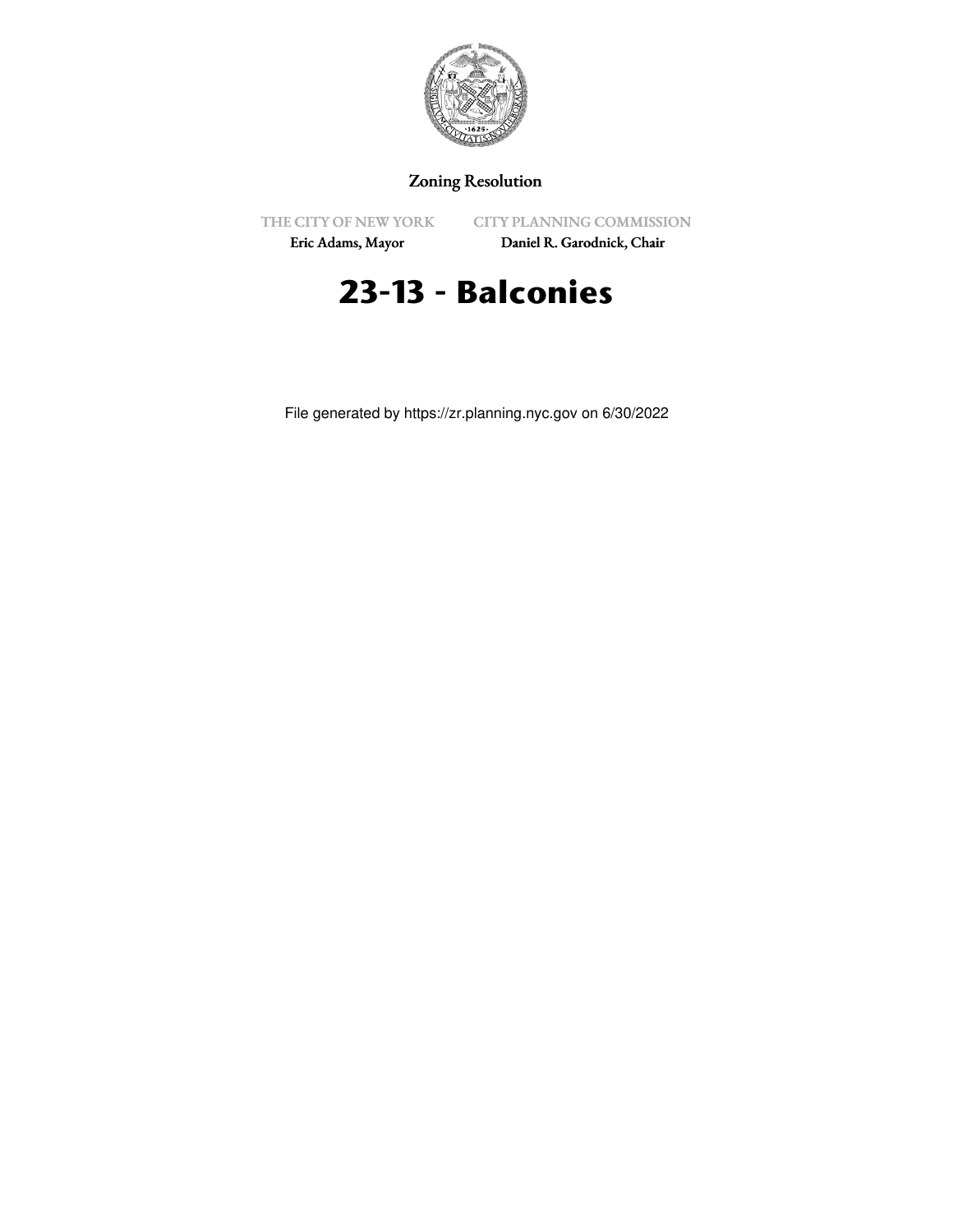#### **23-13 - Balconies**

LAST AMENDED 7/19/1973

### **23-131 - Balconies in R1 through R5 Districts**

LAST AMENDED 2/2/2011

R1 R2 R3 R4 R5

In the districts indicated, balconies that are:

- (a) unenclosed except for a parapet not exceeding 3 feet, 8 inches in height, or a railing not less than 50 percent open and not exceeding 4 feet, 6 inches in height; and
- (b) located at or above the floor level of the second #story# provided that such balcony is not lower than seven feet above #curb level# or adjacent natural grade, whichever is higher;

may, as permitted in this Section, project into or over any required open area set forth in the following Sections:

- (1) #front yards#, as defined in Section 12-10 (DEFINITIONS);
- (2)  $\#$ rear yards# or #rear yard equivalents#, as defined in Section 12-10;
- (3) #open space#, as defined in Section 12-10, excluding:
	- (i) #side yards#, as defined in Section 12-10;
	- (ii) required minimum dimensions of #courts#, as defined in Section 12-10; and as set forth in Section 23-80 (COURT REGULATIONS, MINIMUM DISTANCE BETWEEN WINDOWS AND WALLS OR LOT LINES AND OPEN AREA REQUIRMENTS); and
	- (iii) required distances between #buildings#, as set forth in Section 23-71 (Minimum Distance Between Buildings on a Single Zoning lot).

If the depth of the #front yard# is greater than 12 feet, balconies may project six feet into such #front yard# provided that, in R1, R2 or R3 Districts, the aggregate width of such balconies does not exceed 50 percent of the width at that level of the plane surface of the #building# wall from which they project and, in R4 or R5 Districts, such aggregate width does not exceed 67 percent.

If the depth of the #front yard# is 12 feet or less, balconies may project to a distance equal to one-half the depth of such #front yard# provided the aggregate width of such balconies does not exceed 50 percent of the width at that level of the plane surface of the #building# wall from which they project.

Balconies may, by a distance not to exceed eight feet, project into a #rear yard# or other #open space# not specifically excluded in paragraphs (2) and (3) of this Section. At the level of the second #story#, the aggregate width of such balconies is not limited but at the level of the third #story# or higher such aggregate width shall not exceed 50 percent of the width at that level of the plane surface of the #building# wall from which the balconies project.

In addition, balconies may be enclosed by #building# walls provided that at least 33 percent of the perimeter of such balcony is unenclosed except for a parapet not exceeding 3 feet, 8 inches in height, or a railing not less than 50 percent open and not